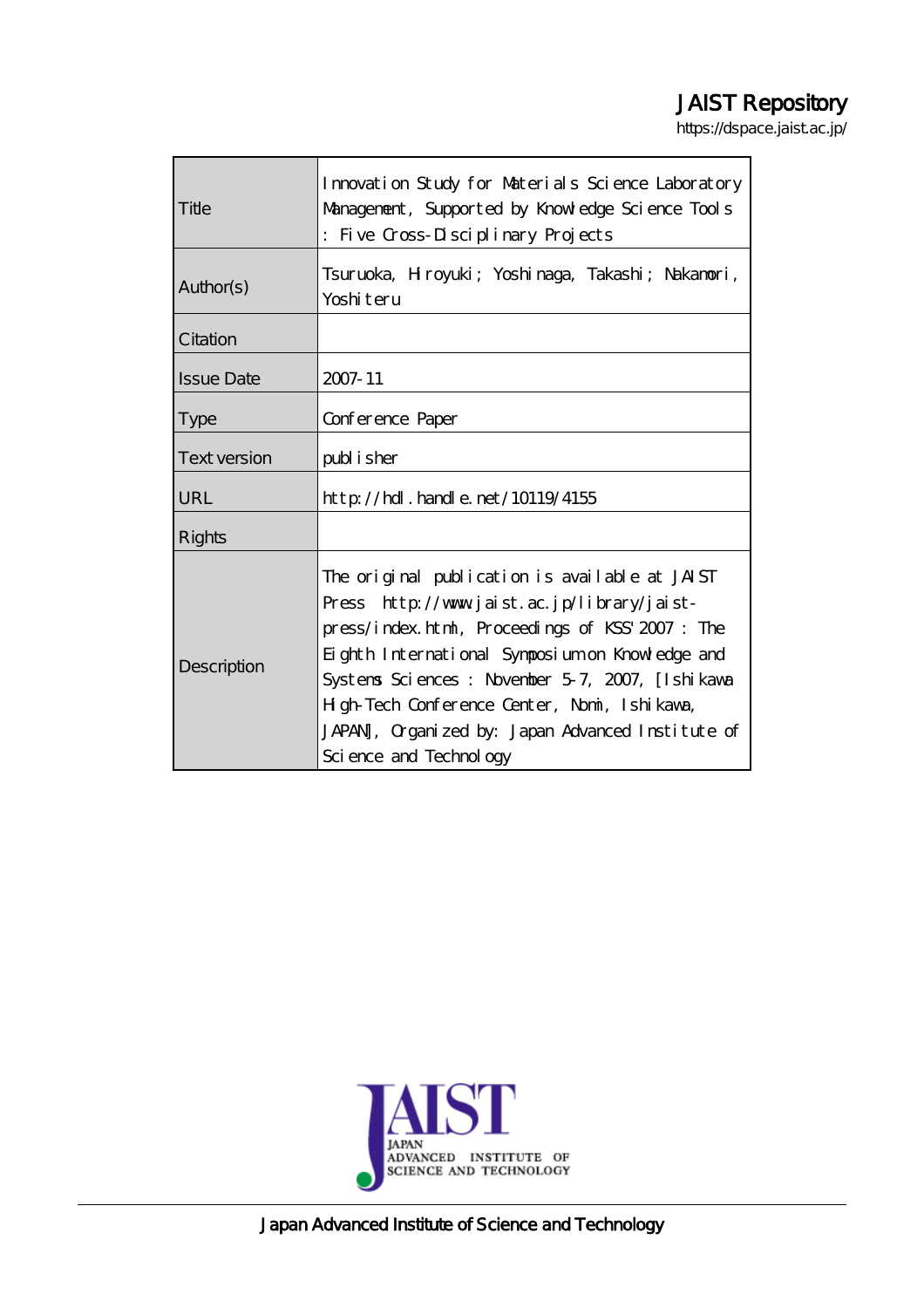# **Innovation Study for Materials Science Laboratory Management, Supported by Knowledge Science Tools: Five Cross-Disciplinary Projects**

**Hiroyuki Tsuruoka**†\* **Takashi Yoshinaga**†**, Yoshiteru Nakamori**†

†Center for Strategic Development of Science & Technology Japan Advanced Institute of Science and Technology(JAIST) \*h-tsuru@dp.u-netsurf.ne.jp

#### **Abstract**

It has become a topical and widely accepted argument that innovation is the key to revitalizing competitiveness of a country, company and university. As a graduate university having the School of Knowledge Science, and the School of Materials Science, we have organized to make "innovation studies" for Materials Science Laboratory, supported by Knowledge Science tools with collaboration of these two schools as 5 cross-disciplinary projects. Knowledge Science side has provided knowledge tools, and Materials Science side has applied them to produce more creative and innovative research systems and research findings.(trial to induce innovation)

Principle of innovation has been explained by our model in this paper, based on the innovation portfolio strategy by Niwa's diagnosis model<sup>4)</sup> (by prof. K.Niwa).

Targets(subjects) of innovation for laboratory management have been examined based on the Schumpeter classification<sup>7)</sup>

5 projects have been evaluated as proceeding level, the type by Niwa model and the subject by Schumpeter model.

Finally, we would like to conclude for this type of cross-disciplinary research, that the open minded collaboration and forward-facing presentation of the results are inevitable.

**Keywords:** Innovation, Laboratory management, Cross-disciplinary, Knowledge tools,

#### **1 Instructions**

In Japan and other advanced industrialized countries the whirlwinds of innovation are blowing. In the early 1990s Japan experienced a major shift as its international competitiveness

began to decline. Under the conditions of the so-called "lost" 16 years that have since passed, the idea that innovation is the key to revitalizing competitiveness has become a topical and widely accepted argument. Governments and industry associations are vigorously trying to promote innovation in organizations, economic activities, and technology development, and similar efforts are being pursued in all major industries and enterprises too. Local innovations are also being attempted at the regional level.

The source<sup>8)</sup> of the competitiveness of a country, university, and company are (advanced) science and technology, for which this university is named. In America, a massive change in the structure of science and technology, evident on an international scale, occurred over a 50-year period beginning with the establishment of the National Science Foundation in 1950 by the famous Vannevar Bush (previously Director of the Office of Scientific Research and Development), and the effects of this continue to reverberate to this today. Bush believed that, in essence, science flowed from the desire of scientists to satisfy their curiosity, but also that the resulting knowledge should be applied to promote the prosperity of the nation. This concept has long shaped $11)$  America's science and technology policy and its influence has remained firmly in place down through the years, as evidenced by the Young Report of 1985 ("Global Competition: The New Reality") a report of the President's Commission on Industrial Competitiveness, and the "Palmisano Report" ("Innovate America") issued in 2004 by the NII (National Innovation Initiative). Last year Japan's the Cabinet Office launched a similar initiative—the "Innovation 25" project . As a result, vigorous innovation-oriented initiatives are now being taken at industry, government, and academia levels.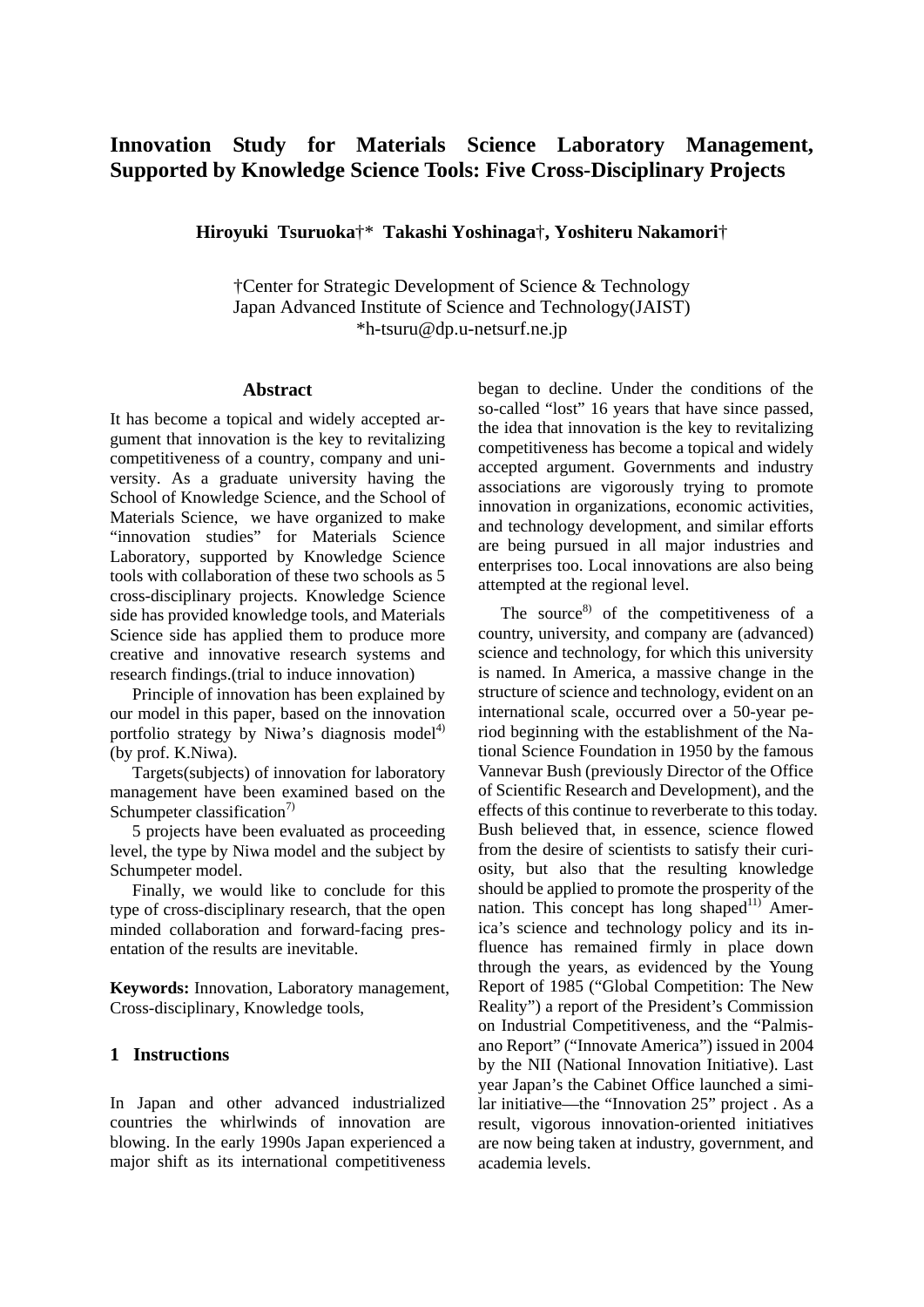The Japan Advanced Institute of Science and Technology (JAIST) is a graduate university consisting of three schools—the School of Knowledge Science, the School of Information Science, and the School of Materials Science. Since its program on the theme of "Technology Creation Based on Knowledge Science" was certified by the Ministry of Education, Culture, Sports, Science and Technology (MEXT) as a 21st Century COE (Center of Excellence) Program in October 2003, the School of Knowledge Science has continued to implement the program<sup>1)</sup>. This year marks the concluding year of the program. After an interim appraisal in October 2005 the program was partially revised. This program is made up of four basic initiatives. Of these, Project No. 2 consists of five cross-disciplinary projects relating to innovation. The key purpose of these five innovation projects is to stimulate and promote innovation, with the aim of improving the management and results produced by materials science laboratories, through the utilization of knowledge science. To achieve this, cross-disciplinary teams made up of professors and students from both knowledge science and materials science laboratories were formed to pursue research together. Here I will report on the progress and results that these teams have produced to date. This initiative represents a very interesting trial on innovation research by a multi-disciplinary team (combining humanities and sciences).

# **1) Design of the cross-disciplinary innovation creation projects**

#### **1-1) Themes and composition of 5 cross-disciplinary projects**

The objective of research in each project is to improve the management and productivity of materials science laboratories. Studies were conducted under the following titles.

2A: Innovation in the mature polyolefin chemical industry

2B: Knowledge creation initiatives backed up by a research philosophy

2C: Knowledge representation(animation) theory for coordination

2D: Knowledge management of laboratories based on cultural anthropology

2E: Knowledge management of experimental laboratories using mobile blog albums

Each project team is composed of 2 to 4 professors and 2 to 3 students (Masters and PhD) from various disciplines, led by a materials science professor. The teams meet once to several times each month.

#### **1-2) Cross-disciplinary integration model**

This model offers the knowledge tools from the knowledge science side, and combines these with materials science laboratories and physics theory, to generate management methods that can deliver richer results and more advanced knowledge. This "integration" model is outlined in Fig.  $1<sup>3</sup>$ 



Fig.1 Laboratory innovation creation model

Thus, "more creative research (lab) activities (results)" (Y) can be expressed by the formula below.

$$
Y = F_{ZW}(X) \tag{1}
$$

Here, we provide some further explanation to help avoid confusion. This project aims at initially providing knowledge tools from the knowledge science side and applying these to research work on the materials science side, and then finally producing more creative and innovative research systems and research findings (multi-disciplinary). If this integration progresses as described, and new academic disciplines are created out of a genuine integration (inter-disciplinary), we would regard the initiative as very successful.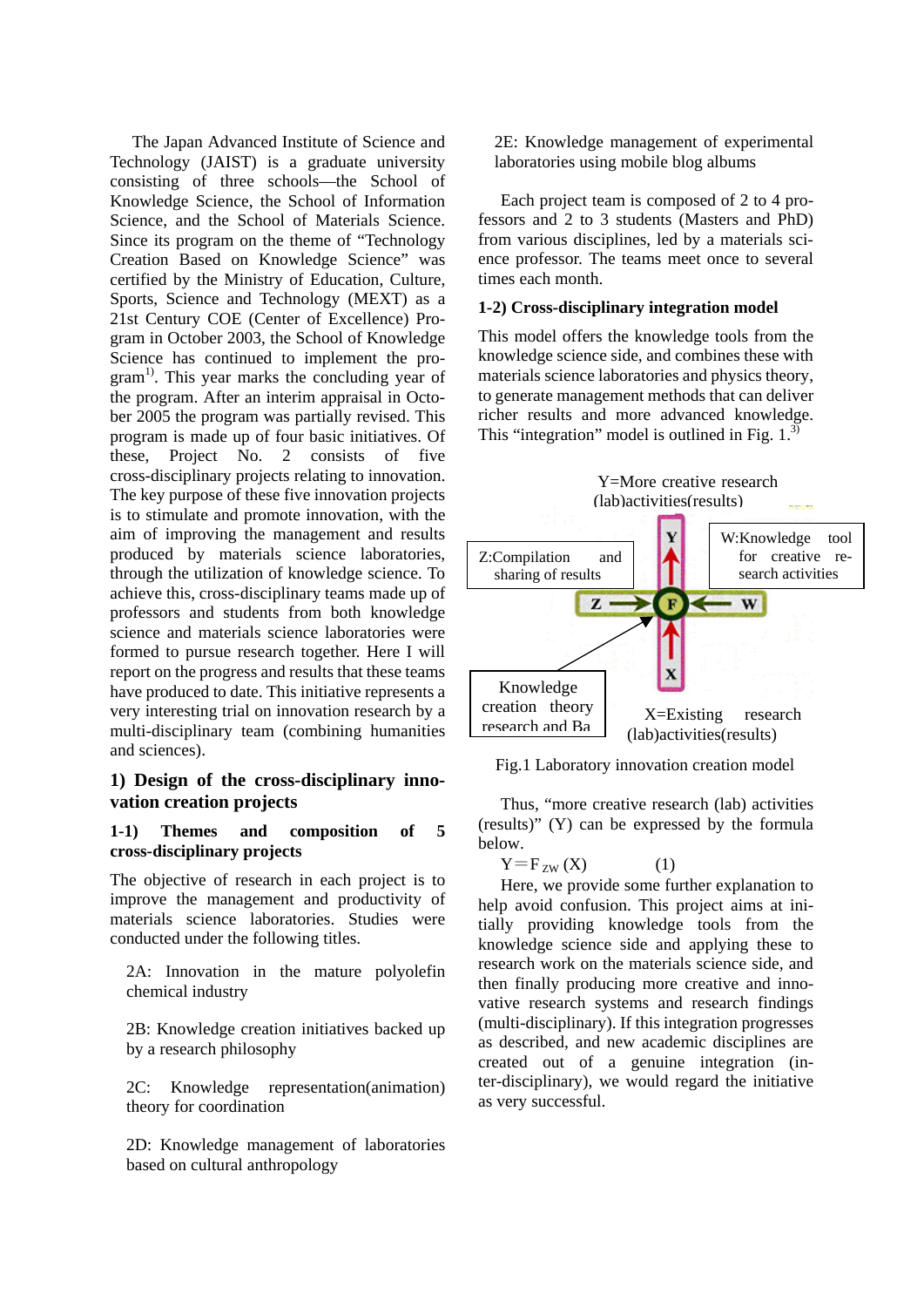# **2) Creation and implementation of the 5 cross-disciplinary projects**

Based on the above-mentioned design, we restarted (some projects were started afresh) the five projects from the beginning of the new academic year of 2006. All of these projects were relaunched with the goal of promoting cross-disciplinary study and innovation creation. Accordingly, this report on innovation creation and implementation covers approximately one and a half years of program activities.

# **2-1) General progression of the projects**

Since the intended subject of this research is materials science laboratories for science and technology research, the projects started initially

with proposals for the knowledge science side to provide knowledge tools that can be applied to materials science laboratories. However, over time problems arose relating to the application of the knowledge tools that were initially proposed. Conversely, some projects were started by exploring the needs of the materials science side.

A common element of the projects, however, was that initially, when team members from the knowledge science side participated in the seminars of the materials science laboratories and took notes in the labs, this itself caused a certain amount of suspicion and caution and an exclusionary reaction. As the projects were carried out, continuous efforts were made to weaken this sense of opposition. Table 1 includes the results of the attempted integration.

| Project2         | Cross-disciplinary project(innovation study)                                     |                                       |                                                                                                          |                                                                                                                    |                                                                                                                                  |
|------------------|----------------------------------------------------------------------------------|---------------------------------------|----------------------------------------------------------------------------------------------------------|--------------------------------------------------------------------------------------------------------------------|----------------------------------------------------------------------------------------------------------------------------------|
|                  | Sub-project                                                                      |                                       | <b>Research System</b>                                                                                   |                                                                                                                    |                                                                                                                                  |
| Item             | <b>Project themes</b>                                                            | Subject                               | Research                                                                                                 | Knowledge                                                                                                          | Integration                                                                                                                      |
|                  |                                                                                  |                                       | fields                                                                                                   | Tools                                                                                                              | results                                                                                                                          |
| Common<br>themes | Innovation creation<br>by cross-disciplinary<br>integration                      |                                       |                                                                                                          |                                                                                                                    |                                                                                                                                  |
| 2A               | Innovation in the<br>mature polvolefin<br>chemical industy                       | A Lab.                                | Polyolefin<br>research                                                                                   | Road Mapping<br>Theory                                                                                             | Conceptualization<br>of research<br>theme-time map                                                                               |
| 2В               | Scientific Knowledge<br>Creation based on<br>Research Philosophy                 | Research<br>life of each<br>professor | MS research<br>Klab culture)<br>Individual<br>character<br>Education                                     | History, lite reture,<br>fine arts.psychlogy.<br>liberal arts,<br>Education.<br>knowledge Creation,<br>manage ment | Methods to<br>develop humanity<br>and personality to<br>help produce good<br>researchers and<br>research results                 |
| 20               | Knowledge<br>representation<br>theory for<br>coodination                         | Physics<br>theory                     | Explaining the<br>essence of<br>science &<br>technology to<br>employees with<br>humanities<br>background | Applying physics<br>culture theory                                                                                 | Core physics<br>principles                                                                                                       |
|                  |                                                                                  | Animation<br>of physics<br>phenomena  | Animations to<br>explain the<br>lessence                                                                 | Media studies<br>· Animation theory                                                                                | Physics embodied<br>animation.                                                                                                   |
| 2D               | Knowledge<br>management in<br>laboratories, based<br>on cultural<br>anthropology | D Lab.                                | Bio-chemistry                                                                                            | Cultural<br>anthropology                                                                                           |                                                                                                                                  |
| 2E               | Laboratory<br>knowledge<br>management using<br>mobile blog albums                | E Lab.                                | Management of<br>surface science<br>labs                                                                 | Mobile Blog<br>Albums<br>(System sharing of<br>tacit knowledge)<br>Methods to<br>activate labs                     | Management<br>Education<br><b>OSociological</b><br>surveys<br>©Support tools<br>(engineering)<br>tab activation⊙<br>(management) |

#### **Table 1 Progress status of 5 cross-disciplinary projects**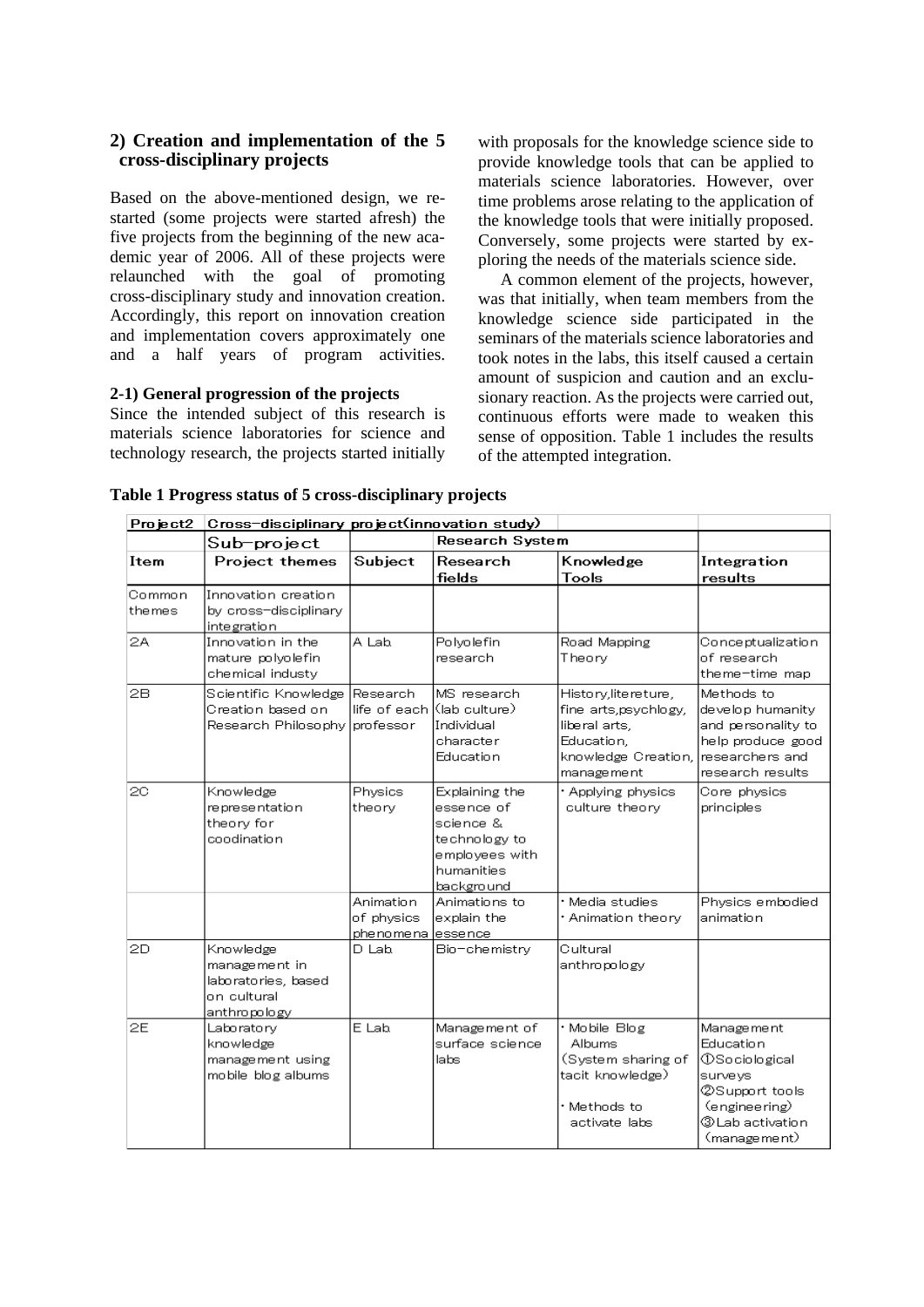#### **3. Examination of innovation studies**

#### **3-1) Innovation portfolio strategy**

According to "Management of Technology" (MOT)<sup>4</sup> by Professor Kiyoshi Niwa, portfolio strategies for technological development in the leading-edge fields of corporate enterprise, which are continually exposed to waves of innovation, can be summarized according to the following four innovation patterns.

- (i) Sustainable innovation: Further improving the functions and performance of the current leading technology
- (ii) Destructive innovation: Increasing competitiveness by reducing price, even at the cost of lower performance, using alternatives to the existing technology
- (iii) Blue ocean innovation: Increasing competitiveness by lowering standards where acceptable, and adding instead new, different functionality, after analysing the products of other companies in the same industry (i.e. enhancing desirability by subtraction and addition)
- (iv) Revolutionary innovation: Developing products that customers are not aware of, but which they desire after learning about them (i.e. creation of new opportunities for customers)

#### **3-2) Principle of innovation**

The essence of innovation is the problem of mapping between a function space to an attribute space. This is based on the fact that what customers want is a function, as explained above in the examples of 3-1). Then, assuming that a certain attribute (part or product) provides this function, successful innovation can be achieved by either providing the same function via an alternative attribute so that a lower price can be offered; by offering an additional amount of performance (alpha) that is desirable to the customer; or provide a new function that the customer was not aware of. Figure 2 below illustrates this point. (Note that the Niwa model does not include destructive innovation by means of new inventions.)



Figure 2 Principle of Innovation

When this principle is applied to these projects, knowledge tools serve as seeds and to attributes. At the same time, the functions of research (labs) that require innovative improvement correspond to needs, located in the function space. In view of this, the most successful project teams will be those that are able to discover (infer) the most needed and desired needs of labs and then quickly provide the labs with knowledge tools that have the attributes to fulfil these functions.

#### **3-3) Focus of innovation based on the Schumpeter model**

Here, we attempt to think through the focus of innovation efforts based on the writings of Schumpeter<sup>7</sup>, which are regarded as the "bible" of innovation. Considering numerous examples of corporate activities, Schumpeter categorized the focus of these activities into five classes. Applying this scheme to national, municipal, and individual levels is an interesting concept. $5$  The Schumpeter model can be applied to these projects as outlined in Table 2. Unlike the case manufacturing companies, it can be difficult to determine whether something is a production process (item 2 below) or raw material or resource (item 4 below) in the context of the trying to produce good research findings (knowledge).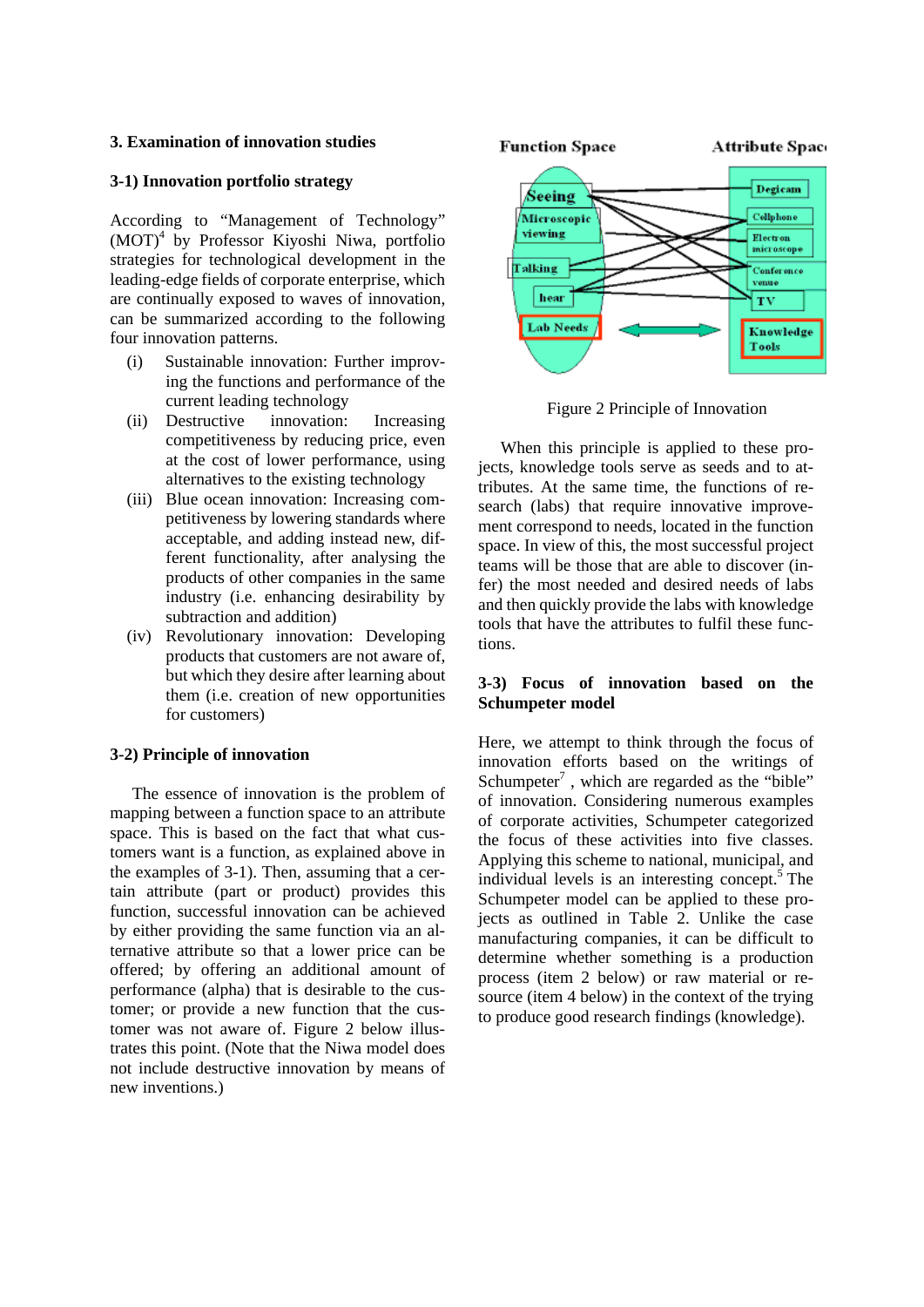|     | Theory of Economic                               |                    | New              |                     |                             |
|-----|--------------------------------------------------|--------------------|------------------|---------------------|-----------------------------|
|     | Development,Vol1" by                             |                    | combination      | Application to lab  |                             |
|     | Schumpeter                                       | Corporate activity | (general)        | management          | Focus of lab applicability  |
|     |                                                  |                    |                  |                     | Researchers,                |
|     |                                                  | Development of     | <b>Delivered</b> | • Results from:     | research results, papers,   |
| ∣⊕  | New goods                                        | new products.      | goods.           | research?           | research themes             |
|     |                                                  |                    |                  |                     | Guidance by professors,     |
|     |                                                  |                    | Delivery         | • Process for       | research management,        |
| 1©  | New Production methods New Production met∦method |                    |                  | producing results   | knowledge science、          |
|     |                                                  |                    |                  |                     | Potential employers,        |
|     |                                                  |                    |                  |                     | society, organizations and  |
|     |                                                  |                    | Delivery         | ∙Who is enjoying    | companies applying          |
| 0   | New sales channels                               | New markets        | ldestination     | benefits of reseach | research results            |
|     |                                                  | New raw material   |                  |                     |                             |
|     | New raw material(semi-                           | land semi-finished | lResorce.        | • Raw materials and | Social needs, classes,      |
|     | finished products) supply                        | product supply     | lacquisition     | resources for       | research training,          |
| Ι⊕  | sources                                          | sources            | metods           | producing results   | accumulated lab knowledge   |
|     |                                                  |                    |                  |                     | Supervising professors, lab |
|     |                                                  |                    | Resorce          | • Organization and  | organizations, research     |
|     | Establishment of new                             | New forms of       | utilization      | systems for         | support organizations (e.g. |
| 16D | organizations                                    | oraganization      | metods           | producing results   | universities)               |

Table 2 Focus of innovation for labs, based on the Schumpeter model

# **3-4) Key for progress in cross-disciplinary projects**

a) Above, we sorted out the principles and focus of innovation, but even with this knowledge projects may not proceed well. Whether or not cross-disciplinary research proceeds effectively towards its goal depends on whether there is matching and synergy between the knowledge tools (seeds) and the needs of the laboratory. Or, even if matching and synergy have not yet occurred, it is essential to set a place and time (for a certain duration) for meetings that promote mutual respect and understanding between people from diverse disciplines. Some of the various knowledge tools that have been provided to the materials science laboratories over the past few years, for example, have not yielded any research fruits, due to incompatibility with the needs of the research lab—or where compatible, due to lack of user-friendliness. Whether a project is accomplished well depends on whether the needs on the function side are fulfilled, regardless of whether the needs like on the knowledge side or materials side. For this reason, success in such research depends on whether or not the final decisions are made on the function space side. Recognition of this fact is important.

b) Another issue is whether or not integration (mutual understanding) between the various disciplines proceeds smoothly—something that relates to aspects of Japanese culture. Making use

of the SECI model<sup>6</sup> developed by Ikujiro Nonaka, the first head of the School of Knowledge Science at JAIST, one of the current authors delivered a presentation describing how the process of knowledge creation in Japanese companies features a higher proportions of socialization, S, and internalisation, I, when comparing with Western companies, but lower proportions of externalisation, E, and combination,  $C<sup>9</sup>$  This is illustrated in Fig. 3 below.

Generally, the case of corporate mergers in Japan shows that compatibility between the cultures of the two companies (feelings and behaviour patterns) is even more important than the expected business synergy effect. This fact relates the high values of S and I in the corporate workplace, as defined by the SECI model.

|  |  | "Ba"of Japanese Corporate Culture |  |
|--|--|-----------------------------------|--|
|--|--|-----------------------------------|--|

| Socialization<br>共同化<br>Strong          | Externalization<br>表出化<br>weak |
|-----------------------------------------|--------------------------------|
| <b>Internalization</b><br>内面化<br>Strong | Combination<br>連結化<br>weak     |
| Knowledge<br>Tacit                      | Explicit                       |

#### Fig. 3 Field of SECI model in which Japanese corporate culture is strong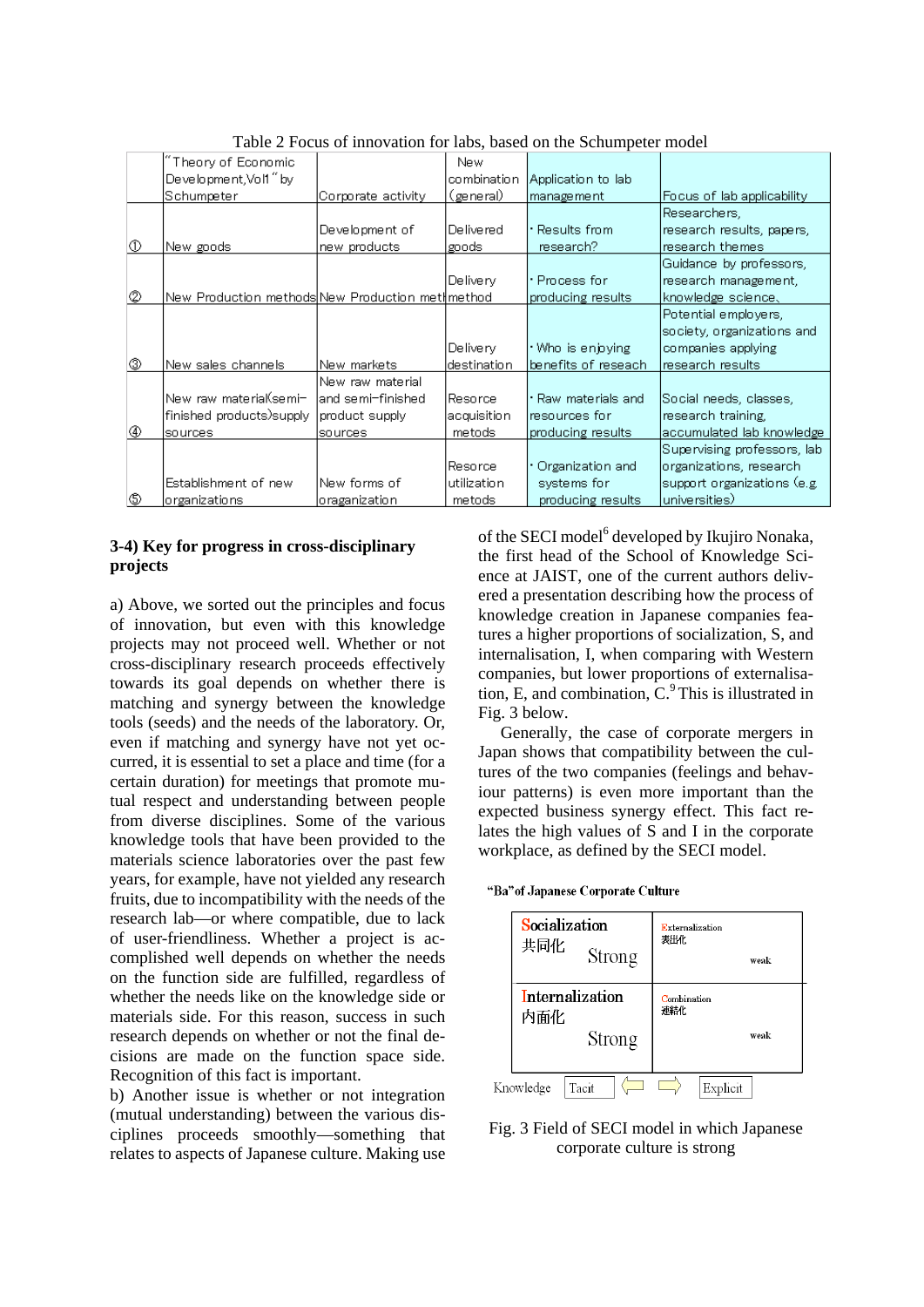In these projects too, cross-disciplinary research between people from different fields proceeded with the highest probability of success in the following cases: Knowledge side students joined the materials science side labs, but had to pass through a period of endurance until they were recognized as colleagues (action started from S: socialization) by the materials science side. During the period of endurance, the knowledge side students explored the needs of the materials science laboratory, all the while keeping in mind the question of how knowledge tools could be of value. It is interesting that the importance of Japanese cultural factors may be so

strong even in a university setting.

# **4) Conclusion**

(1) Table 3 summarizes an analysis of the innovations that we tried to induce in the process of pursuing each project, based on the above understanding of innovation. This classification is organized in accordance with each of the Niwa model and Schumpeter model, which are outlined above.

Table 3 Results of project integration and classification of innovation

| Project2 | Cross-disciplinary project(innovation study) |                        |         |              |             |
|----------|----------------------------------------------|------------------------|---------|--------------|-------------|
|          | Sub-project                                  | Grouping of innovation |         |              |             |
| Item     | Project themes                               | Integration            | Type by | Subject by   |             |
|          |                                              | results                | Niwa    | Schumpeter   |             |
|          |                                              |                        | model   | model        | Output      |
| Common   | Innovation creation                          |                        |         |              | Knowledge   |
| themes   | by cross-disciplinary                        |                        |         |              | innovator   |
|          | integration                                  |                        |         |              | theory      |
| 2A       | Innovation in the                            | Conceptualization      | (ii)    | Ø. Ð         |             |
|          | mature polyolefin                            | of research            |         |              | Research    |
|          | chemical industy                             | theme-time map         |         |              | (Road)map   |
| 2В       | Scientific Knowledge                         | Methods to             | (i)     | ②. ④         |             |
|          | Creation based on                            | develop humanity       | (iii)   |              |             |
|          | Research Philosophy and personality to       |                        |         |              |             |
|          |                                              | help produce good      |         |              |             |
|          |                                              | researchers and        |         |              | Research    |
|          |                                              | research results       |         |              | philosophy  |
| 20       | Knowledge                                    | Core physics           | (ii)    | ➀            | Social      |
|          | representation                               | principles             |         |              | Application |
|          | theory for                                   |                        |         |              | theory for  |
|          | coodination                                  |                        |         |              | physics     |
|          |                                              | Physics embodied       | (i)     | $^\circledR$ | Physics     |
|          |                                              | animation              |         |              | embodied    |
|          |                                              |                        |         |              | animation   |
| 2D       | Knowledge                                    |                        |         | 2. O         |             |
|          | management in                                |                        |         |              |             |
|          | laboratories, based                          |                        |         |              | Research    |
|          | on cultural                                  |                        |         |              | cultural    |
|          | anthropology                                 |                        |         |              | theory      |
| 2E       | Laboratory                                   | Management             | (iv)    | ②. ④         |             |
|          | knowledge                                    | <b>Education</b>       |         |              |             |
|          | management using                             | <b>①Sociological</b>   |         |              |             |
|          | mobile blog albums                           | surveys                |         |              |             |
|          |                                              | ②Support tools         |         |              |             |
|          |                                              | (engineering)          |         |              | Research    |
|          |                                              | ③Lab activation        |         |              | sociology   |
|          |                                              | (management)           |         |              | theory      |